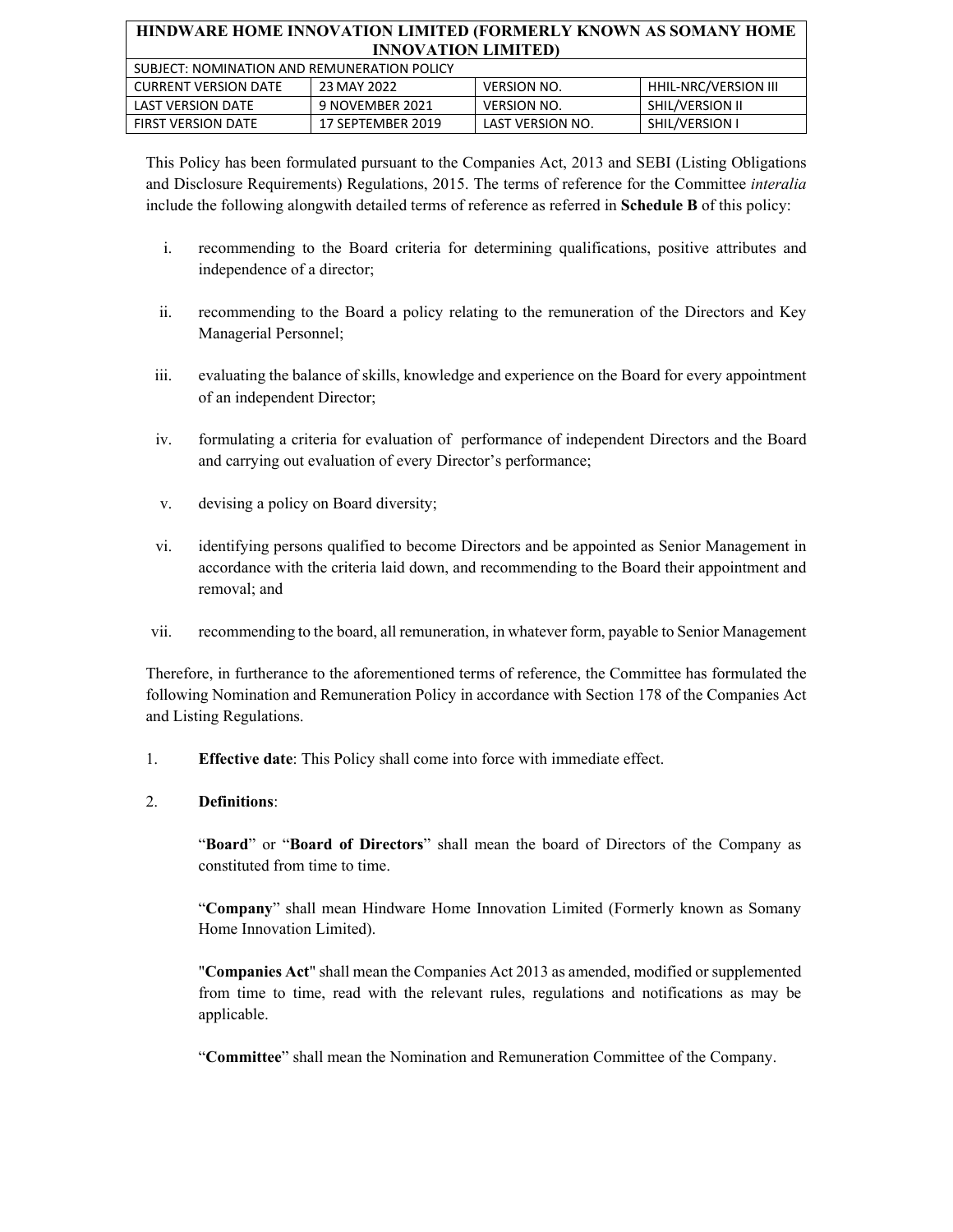| HINDWARE HOME INNOVATION LIMITED (FORMERLY KNOWN AS SOMANY HOME<br><b>INNOVATION LIMITED)</b> |                   |                    |                        |
|-----------------------------------------------------------------------------------------------|-------------------|--------------------|------------------------|
| SUBJECT: NOMINATION AND REMUNERATION POLICY                                                   |                   |                    |                        |
| <b>CURRENT VERSION DATE</b>                                                                   | 23 MAY 2022       | <b>VERSION NO.</b> | HHIL-NRC/VERSION III   |
| <b>LAST VERSION DATE</b>                                                                      | 9 NOVEMBER 2021   | <b>VERSION NO.</b> | <b>SHIL/VERSION II</b> |
| <b>FIRST VERSION DATE</b>                                                                     | 17 SEPTEMBER 2019 | LAST VERSION NO.   | <b>SHIL/VERSION I</b>  |

"**Directors**" shall mean the executive, non-executive and independent directors appointed on the Board of the Company from time to time.

"**Key Managerial Personnel**" shall mean (i) chief executive officer or the managing director or the manager; (ii) company secretary; (iii) whole-time director; (iv) chief financial officer; and (v) such other officer as may be prescribed in the Companies Act.

"**Listing Agreement**" shall mean an agreement that is entered into between a recognised stock exchange and an entity, on the application of that entity to the recognised stock exchange, undertaking to comply with conditions for listing of designated securities.

"**Listing Regulations**" shall mean SEBI (Listing Obligations and Disclosure Requirements) Regulations, 2015 dated 2nd September, 2015 as amended, modified or supplemented from time to time.

"**Policy**" shall mean this Nomination and Remuneration Policy of the Company.

"**Senior Management**" does not include board of directors and shall mean the following personnel constituting the core management team for the Company:

- (a) Presidents of the following Divisions of the Company:
	- Consumer Products Division
	- Retail Division
- (b) All members of Management one level below Chief Executive Officer/Managing Director/Whole Time Director/Manager (including Chief Executive Officer/Manager, in case they are not part of the Board) and shall specifically include Company Secretary, Chief Financial Officer and Head HR.

Other terms used and not defined herein, shall have the same meaning as assigned to these in the Companies Act and SEBI (Listing Obligations and Disclosure Requirements) Regulations, 2015, as amended from time to time.

## 3. **Policy in relation to nomination of Directors, Key Managerial Persons and Senior Management**

## 3.1 **Guiding Principles**

(a) The nomination procedure adopted by the Company for identifying and appointing Directors, Key Managerial Personnel and Senior Management, shall be driven by meritocracy and will focus on inducting individuals from diverse backgrounds, having appropriate skills, qualifications, knowledge, expertise or experience, in one or more fields such as engineering, finance, management, business administration, sales, marketing, law, accountancy, research, corporate governance, technical operations, education, community service or any other disciplines connected with the business of the Company.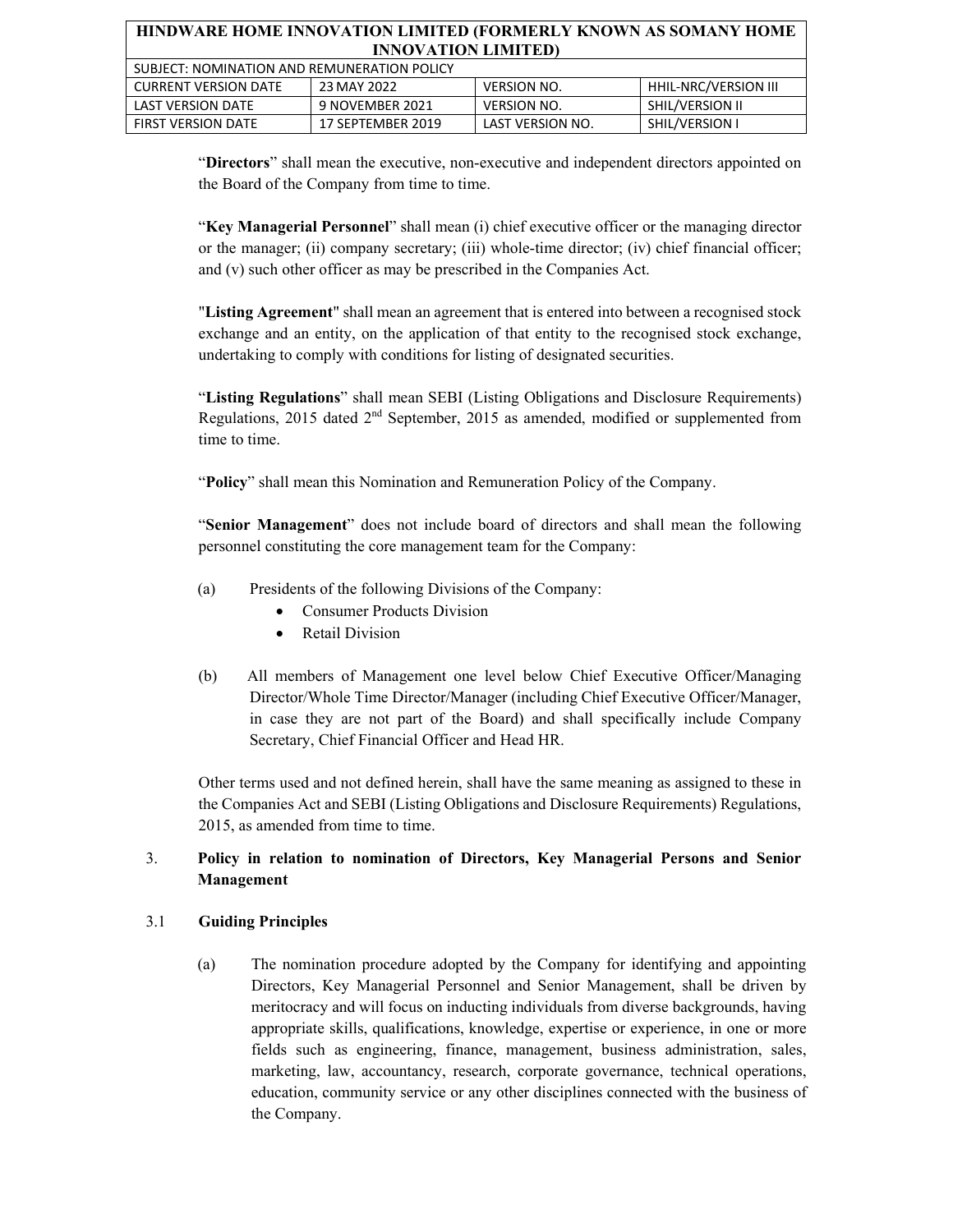| HINDWARE HOME INNOVATION LIMITED (FORMERLY KNOWN AS SOMANY HOME<br><b>INNOVATION LIMITED)</b> |                   |                    |                             |
|-----------------------------------------------------------------------------------------------|-------------------|--------------------|-----------------------------|
| SUBJECT: NOMINATION AND REMUNERATION POLICY                                                   |                   |                    |                             |
| <b>CURRENT VERSION DATE</b>                                                                   | 23 MAY 2022       | <b>VERSION NO.</b> | <b>HHIL-NRC/VERSION III</b> |
| <b>LAST VERSION DATE</b>                                                                      | 9 NOVEMBER 2021   | <b>VERSION NO.</b> | SHIL/VERSION II             |
| <b>FIRST VERSION DATE</b>                                                                     | 17 SEPTEMBER 2019 | LAST VERSION NO.   | SHIL/VERSION I              |

- (b) The Company seeks to have a management comprising of likeminded personnel, possessing skills which assist the Company in achieving its objectives and aiming for inclusive growth of the Company and the community.
- (c) The Company specifically looks for persons with qualities such as: (i) professional integrity and honesty;(ii) respect for and strong willingness to imbibe the Company's core values; (iii) ability to act impartially, exercise sound judgment and discharge the fiduciary duties owed by such individuals to the Company; (iv) strategic capability with business vision; (v) entrepreneurial spirit and track record of achievement; (vi) reasonable financial expertise; (vii) have contacts in the fields of business/corporate world/finance/chambers of commerce and industry; and (viii) capability to effectively review and challenge the performance of the management.
- (d) With respect to Independent Directors, the management of the Company shall devise and update, as and when required, programs for familiarizing such directors with the Company, its business, their roles, rights and responsibilities in the Company etc.
- (e) The Company seeks to have diversity on the Board by bringing in professional performance in different areas of operations, transparency, corporate governance, financial management, risk assessment and mitigation strategy and human resource management in the Company. The Company will be considerate of succession planning and Board diversity while making appointments of directors on the Board.

## 3.2 **Eligibility criteria**

- 3.2.1. **For all Directors:** An individual being considered for being appointed as a Director must fulfil the following eligibility criteria:
	- (a) he must be of a sound mind;
	- (b) he should neither be an undischarged insolvent nor should he have preferred an application for being adjudicated as an insolvent, which application is pending before any court or authority;
	- (c) he must not have been convicted by a court of any offence that makes him incapable of being appointed as a Director under the Companies Act;
	- (d) no order disqualifying him from being appointed as a Director of any company should have been passed by a court or tribunal, or in case such an order has been passed, it must not be in force or be effective as prescribed under the Companies Act;
	- (e) he should have paid calls with respect of any shares held by him in the Company, whether alone or jointly and in case such calls have not been paid, a period of 6 months shall not have lapsed from the date such payment is due;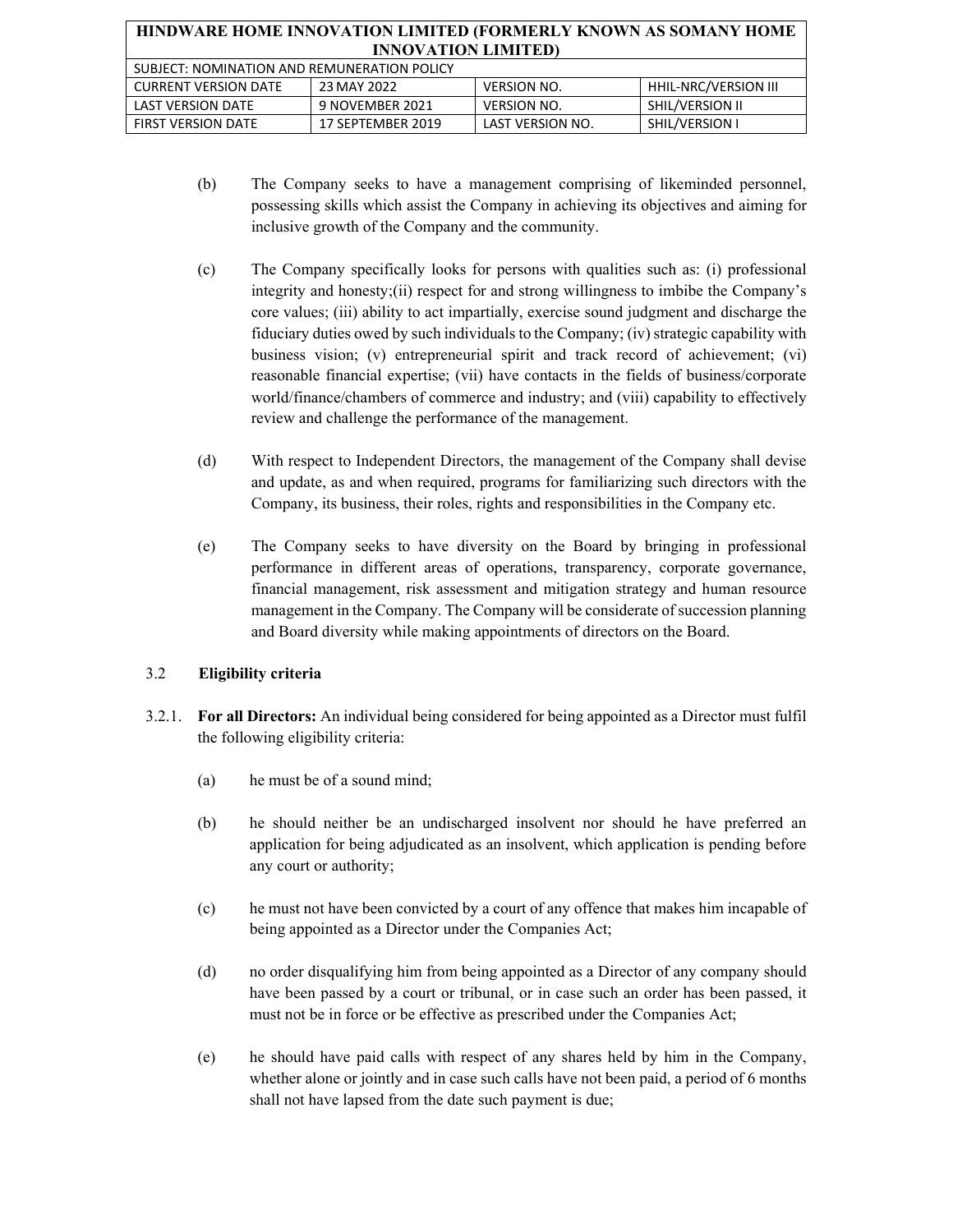| HINDWARE HOME INNOVATION LIMITED (FORMERLY KNOWN AS SOMANY HOME<br><b>INNOVATION LIMITED)</b> |                   |                    |                        |
|-----------------------------------------------------------------------------------------------|-------------------|--------------------|------------------------|
| SUBJECT: NOMINATION AND REMUNERATION POLICY                                                   |                   |                    |                        |
| <b>CURRENT VERSION DATE</b>                                                                   | 23 MAY 2022       | <b>VERSION NO.</b> | HHIL-NRC/VERSION III   |
| <b>LAST VERSION DATE</b>                                                                      | 9 NOVEMBER 2021   | <b>VERSION NO.</b> | <b>SHIL/VERSION II</b> |
| <b>FIRST VERSION DATE</b>                                                                     | 17 SEPTEMBER 2019 | LAST VERSION NO.   | SHIL/VERSION I         |

- (f) he should not have been convicted of the offence dealing with related party transactions under section 188 of the Companies Act at any time during the five years, immediately preceding his appointment with the Company and in case such an order has been passed it must not be in effective in accordance with the terms of the Companies Act;
- (g) he must have been allotted a director identification number pursuant to the provision of the Companies Act;
- (h) he must not have been a Director of a company which (i) has not filed financial statements or annual returns for any continuous period of three financial years, or (ii) has failed to repay deposits accepted by it or pay interest thereon or to redeem any debentures on the due date or pay interest due thereon or pay any dividend declared and such failure to pay or redeem continues for one year or more, provided that if he has been the Director of such a company, the failure of the company to undertake these actions must not have occurred within the immediately preceding five years of his being considered for appointment as a Director with the Company.
- 3.2.2 **For a managing director, whole-time director or manager**: In addition to the criteria specified in clause 3.2.1, an individual being considered for the post of a managing director, whole time director or a manager must fulfil the following eligibility requirements:
	- (a) he must be a resident of India;
	- (b) he must have attained the age of 21 years and must not have attained the age of 70 years. However, in case the individual proposed to be appointed has attained the age of 70 years, he may be appointed as the managing director, whole-time director or manager if a special resolution is passed to this effect by the shareholders of the Company;
	- (c) he must not have been adjudged as an insolvent at any point in time;
	- (d) he must not have suspended payment to or made a composition with his creditors at any point in time;
	- (e) he must not have been:
		- (i) convicted by a court of an offence and sentenced to imprisonment or fine such that it would disentitle him from being appointed as the managing director, whole time director or a manger in terms of the Companies Act; or
		- (ii) detained for any period under the Conservation of Foreign Exchange and Prevention of Smuggling Activities Act, 1974 (52 of 1974).
	- (f) during the tenure that he holds office as the managing director, whole time director or a manager of the Company, he must not hold office in any other company except in a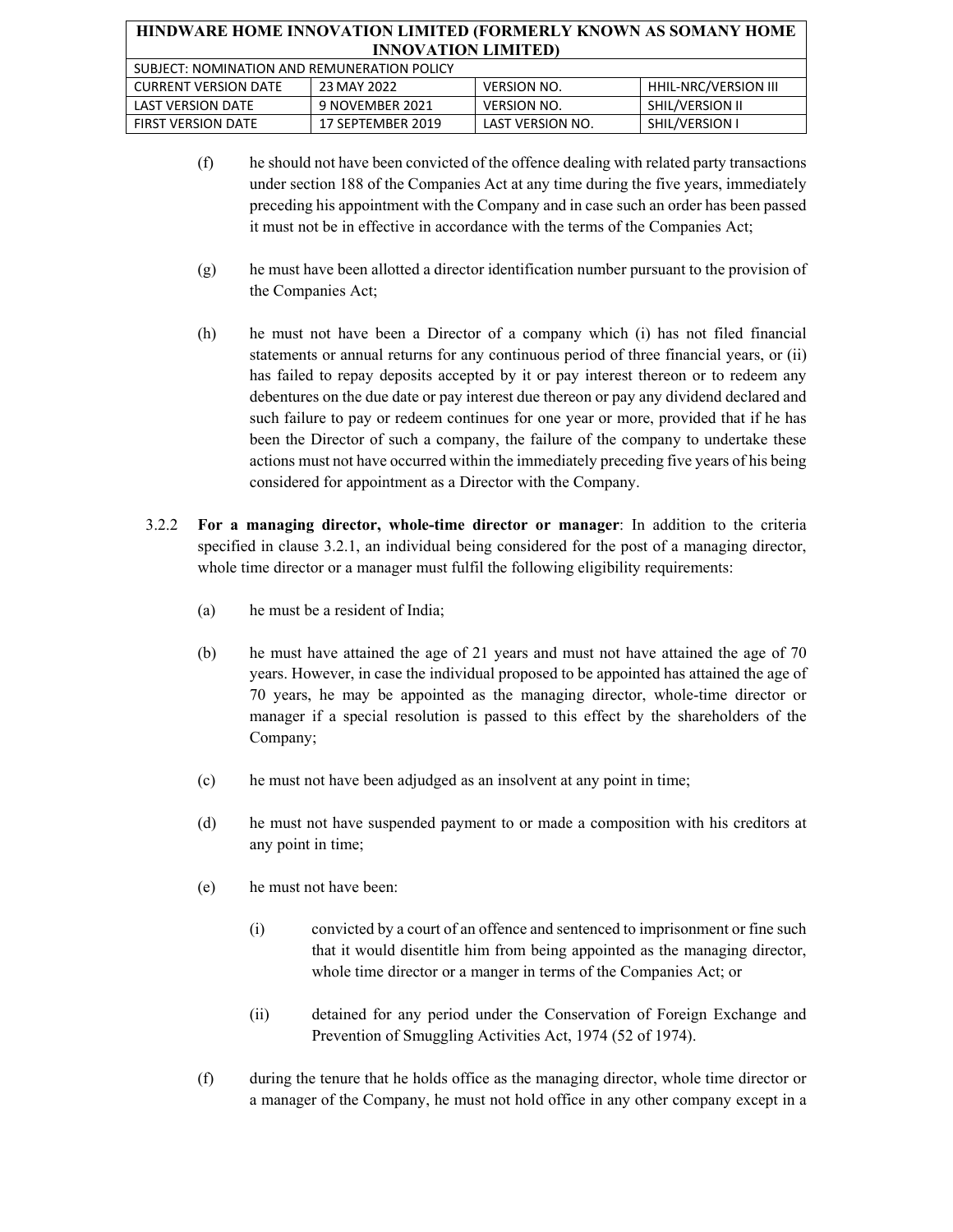| HINDWARE HOME INNOVATION LIMITED (FORMERLY KNOWN AS SOMANY HOME |                   |                    |                             |
|-----------------------------------------------------------------|-------------------|--------------------|-----------------------------|
| <b>INNOVATION LIMITED)</b>                                      |                   |                    |                             |
| SUBJECT: NOMINATION AND REMUNERATION POLICY                     |                   |                    |                             |
| <b>CURRENT VERSION DATE</b>                                     | 23 MAY 2022       | <b>VERSION NO.</b> | <b>HHIL-NRC/VERSION III</b> |
| <b>LAST VERSION DATE</b>                                        | 9 NOVEMBER 2021   | <b>VERSION NO.</b> | SHIL/VERSION II             |
| <b>FIRST VERSION DATE</b>                                       | 17 SEPTEMBER 2019 | LAST VERSION NO.   | SHIL/VERSION I              |

subsidiary of the Company. However, in case an individual is the managing director or manager of another company, the Board may appoint such an individual as the managing director, if his appointment is made in accordance with section 203 of the Companies Act and such an individual does not draw remuneration exceeding the limits specified in Schedule V of the Companies Act.

- 3.2.3 In case an individual does not meet the eligibility criteria mentioned in clause 3.2.2 of this Policy (except sub-clause (f)), such an individual may be appointed as the managing director, whole time director or a manager subject to the provisions of the Companies Act.
- 3.2.4 **For Independent Directors**: As defined in the Companies Act, 2013 and/or SEBI (Listing Obligations and Disclosure Requirements) Regulations, 2015, as amended/ modified from time to time.
- 3.2.5 **For Key Managerial Personnel and Senior Management**: Individuals to be appointed as Key Managerial Personnel (other than managing director, manager and whole-time director ) and Senior Management shall have such qualifications, experience and expertise as may be determined by the management in consultation with the Committee, provided that a whole-time Key Managerial Personnel of the Company shall not hold office in any other company at the same time except (i) in its subsidiary; or (ii) as a Director of the other company, with the permission of the Board.

#### 4. **APPOINTMENT, TERM AND RETIREMENT**

#### 4.1 **Appointment and retirement**:

- (a) All Directors shall be appointed by the Board, based on the recommendations made by the Committee, subject to the prior/post approval of the shareholders of the Company and/or the Central Government, as may be required under the applicable laws.
- (b) The Company shall issue formal letters of appointment to the independent directors in a manner provided in the Companies Act.
- (c) A whole-time Key Managerial Personnel of a Company shall be appointed only by a resolution of the Board containing the terms and conditions of the appointment, including the remuneration
- (d) The retirement of the Directors shall be determined by the Board in accordance with the provisions of the Companies Act.

## 4.2 **TERM OF OFFICE**

- (a) No individual shall be appointed as the managing director, whole-time director or manager for a term exceeding 5 (five) years at a time and no re-appointment shall be made earlier than one year before the expiry of his term.
- (b) An independent director shall hold office for a term up to 5 (five) consecutive years and may be re-appointed for another term of 5 (five) consecutive years, by a special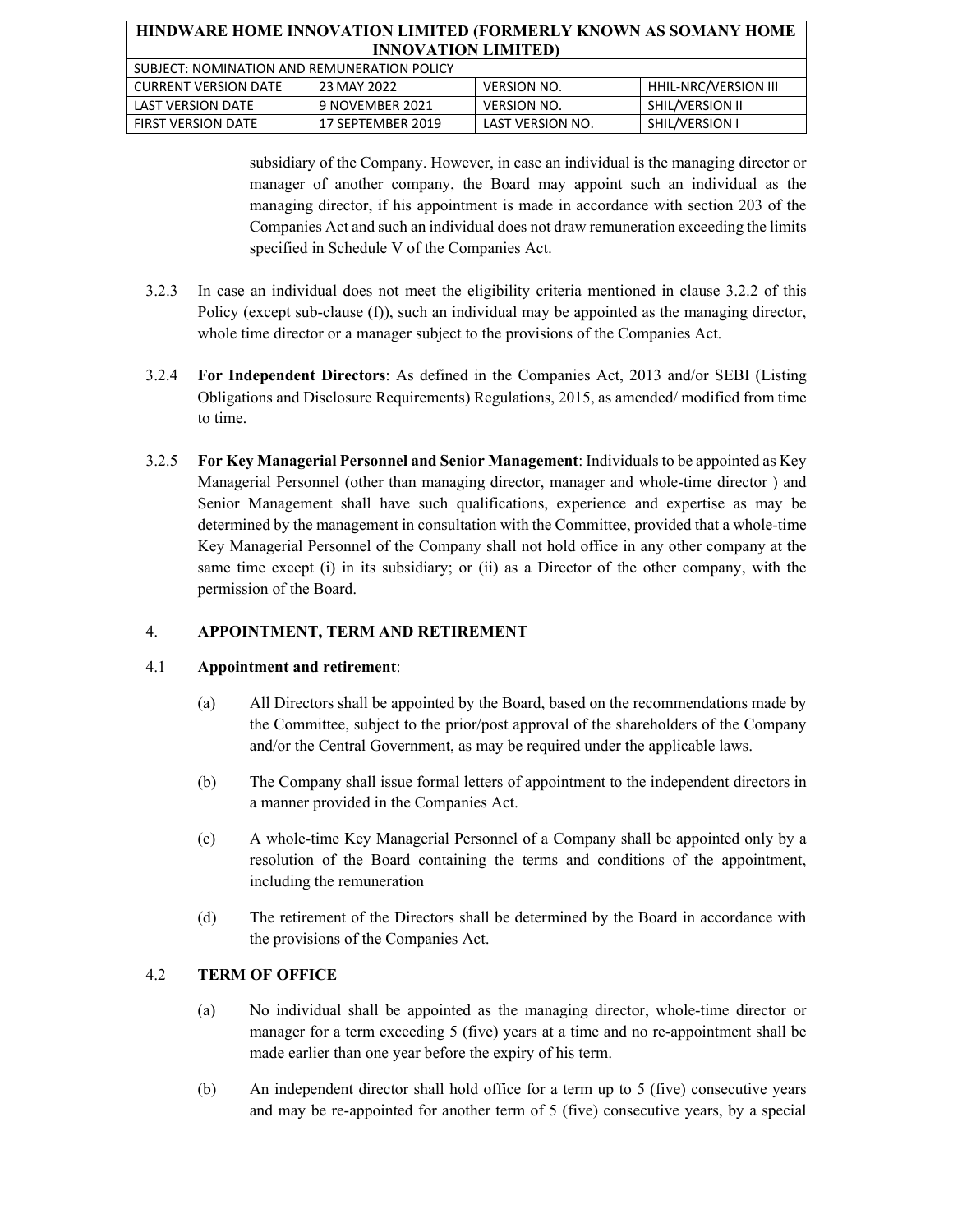| HINDWARE HOME INNOVATION LIMITED (FORMERLY KNOWN AS SOMANY HOME |                   |                    |                             |
|-----------------------------------------------------------------|-------------------|--------------------|-----------------------------|
| <b>INNOVATION LIMITED)</b>                                      |                   |                    |                             |
| SUBJECT: NOMINATION AND REMUNERATION POLICY                     |                   |                    |                             |
| <b>CURRENT VERSION DATE</b>                                     | 23 MAY 2022       | <b>VERSION NO.</b> | <b>HHIL-NRC/VERSION III</b> |
| <b>LAST VERSION DATE</b>                                        | 9 NOVEMBER 2021   | <b>VERSION NO.</b> | <b>SHIL/VERSION II</b>      |
| <b>FIRST VERSION DATE</b>                                       | 17 SEPTEMBER 2019 | LAST VERSION NO.   | SHIL/VERSION I              |

resolution of the members of the Company. An individual who has held office as an independent director for two consecutive terms, shall be eligible for appointment as an independent director of the Company only after expiry of 3 (three) years of him ceasing to hold office as an independent director of the Company, if he has not, during the said period of 3 (three) years been associated with the Company in any other capacity, either directly or indirectly.

(c) It is clarified that unless otherwise provided in the Companies Act, the term completed by an independent director prior to April 1, 2014 shall not be considered for fulfilling the requirements specified in clause 4.2 (b) above.

## 5. **REMUNERATION POLICY FOR DIRECTORS, KEY MANAGERIAL PERSONNEL AND SENIOR MANAGEMENT**

- 5.1 **Guiding Principles**: This Policy of the Company aims to attract, retain and motivate professionals; in order to enable the Company to achieve its strategic objectives and develop a strong performance based culture and a competitive environment. This Policy and the compensation structure has been devised after taking into account all relevant factors and giving due regard to the interests of shareholders and the financial and commercial health of the Company.
- 5.2 **Board to determine the remuneration**: The Board while determining the remuneration package of the Directors, Key Managerial Personnel and Senior Management may take into account, all or any of the following:
	- (a) the requirement of the Company, specifically in terms of the skill sets required, the qualification of the persons being considered and the long term and short term goals of the Company;
	- (b) interests of the shareholders and the financial and commercial health of the Company;
	- (c) individual performance of the persons being considered;
	- (d) performance of the Company;
	- (e) remuneration packages offered by companies of comparable size in the same business as the Company;
	- (f) remuneration package offered at the same level by companies of comparable size in other businesses; and
	- (g) other relevant factors it deems necessary.
- 5.3 **Maximum Threshold**: Except as otherwise provided under the Companies Act or with the prior approval of the Central Government, the total managerial remuneration payable by the Company, to its Directors (including managing director and whole-time director) and its manager in respect of a financial year shall not exceed 11% (eleven per cent) of the net profits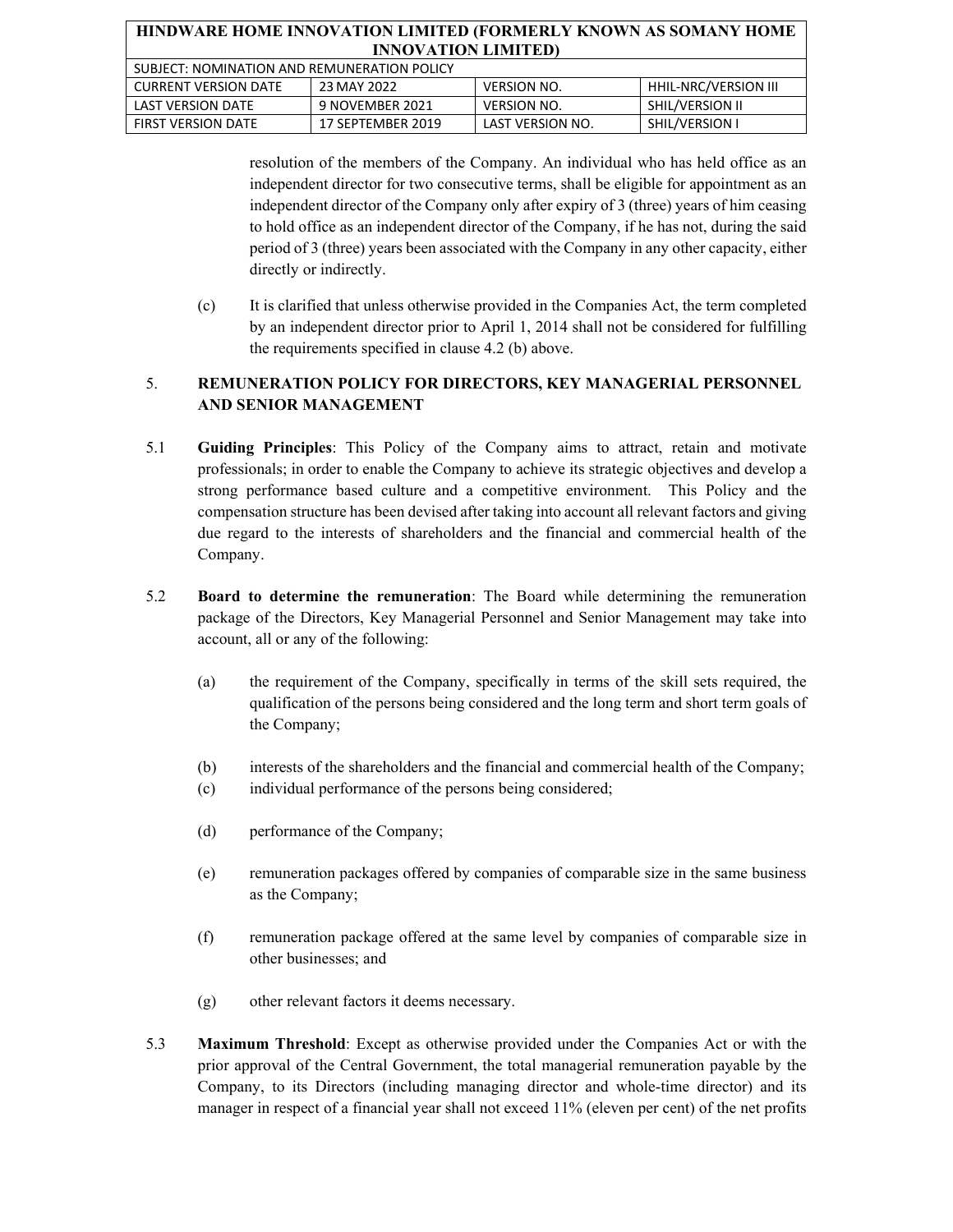| HINDWARE HOME INNOVATION LIMITED (FORMERLY KNOWN AS SOMANY HOME |                   |                    |                             |
|-----------------------------------------------------------------|-------------------|--------------------|-----------------------------|
| <b>INNOVATION LIMITED)</b>                                      |                   |                    |                             |
| SUBJECT: NOMINATION AND REMUNERATION POLICY                     |                   |                    |                             |
| <b>CURRENT VERSION DATE</b>                                     | 23 MAY 2022       | <b>VERSION NO.</b> | <b>HHIL-NRC/VERSION III</b> |
| <b>LAST VERSION DATE</b>                                        | 9 NOVEMBER 2021   | <b>VERSION NO.</b> | SHIL/VERSION II             |
| <b>FIRST VERSION DATE</b>                                       | 17 SEPTEMBER 2019 | LAST VERSION NO.   | <b>SHIL/VERSION I</b>       |

of the Company in the relevant financial year, computed in the manner prescribed under the Companies Act. Further, except with the approval of the Company in general meeting:

(a) the remuneration payable to any one managing director; or whole-time director or manager shall not exceed 5% of the net profits of the company and if there is more than one such director, remuneration shall not exceed ten per centof the net profits to all such directors and manager taken together.

Provided that the fees or compensation payable to executive directors who are promoters or members of the promoter group, shall be subject to the approval of the shareholders by special resolution in general meeting, if-

- (i) the annual remuneration payable to such executive director exceeds Rs. 5.00 crores or 2.5 per cent of the net profits of the Company, whichever is higher; or
- (ii) where there is more than one such director, the aggregate annual remuneration to such directors exceeds 5 per cent of the net profits of the listed entity.
- (b) the remuneration payable to Directors who are not managing directors nor whole-time directors shall not exceed 1% (one per cent) of the net profits of the Company. However, the approval of shareholders by special resolution shall be obtained every year, in which the annual remuneration payable to a single non-executive director exceeds fifty per cent of the total annual remuneration payable to all non-executive directors, giving details of the remuneration thereof.
- 5.4 **Manner of payment**: Remuneration payable to Key Managerial Personnel and Senior Management may be mix of (i) fixed components such as salary, perquisites and allowances and (ii) variable components including commission, based on the individual performance and the performance of the Company, as determined by the Board, provided that the remuneration payable to the Directors shall be subject to the prior/post approval of the shareholders of the Company and/or the Central Government, as may be required under the applicable laws.
- 5.5 **Perquisites/allowances**: The Company may offer perquisites and allowances such as house rent allowance, leave travel concession, medical reimbursement, club membership, personal accident insurance and such other benefits, facilities and allowances, to Directors, Key Managerial Personnel and Senior Management as determined by the Board from time to time.
- 5.6 **Stock Options**: The Company may issue stock option to its Directors (other than Independent Directors), Key Managerial Personnel and Senior Management, as it may deem fit.
- 5.7 **Sitting Fee**: Non-executive Directors of the Company may be entitled to a sitting fee, as determined by the Board or the Company in accordance with the provisions of the Companies Act. No executive Director shall be entitled to receive a sitting fee for attending Board meeting of the Company. Sitting fee will not be considered as a part of remuneration for determining the aggregate managerial remuneration being paid to Directors in accordance with this Policy.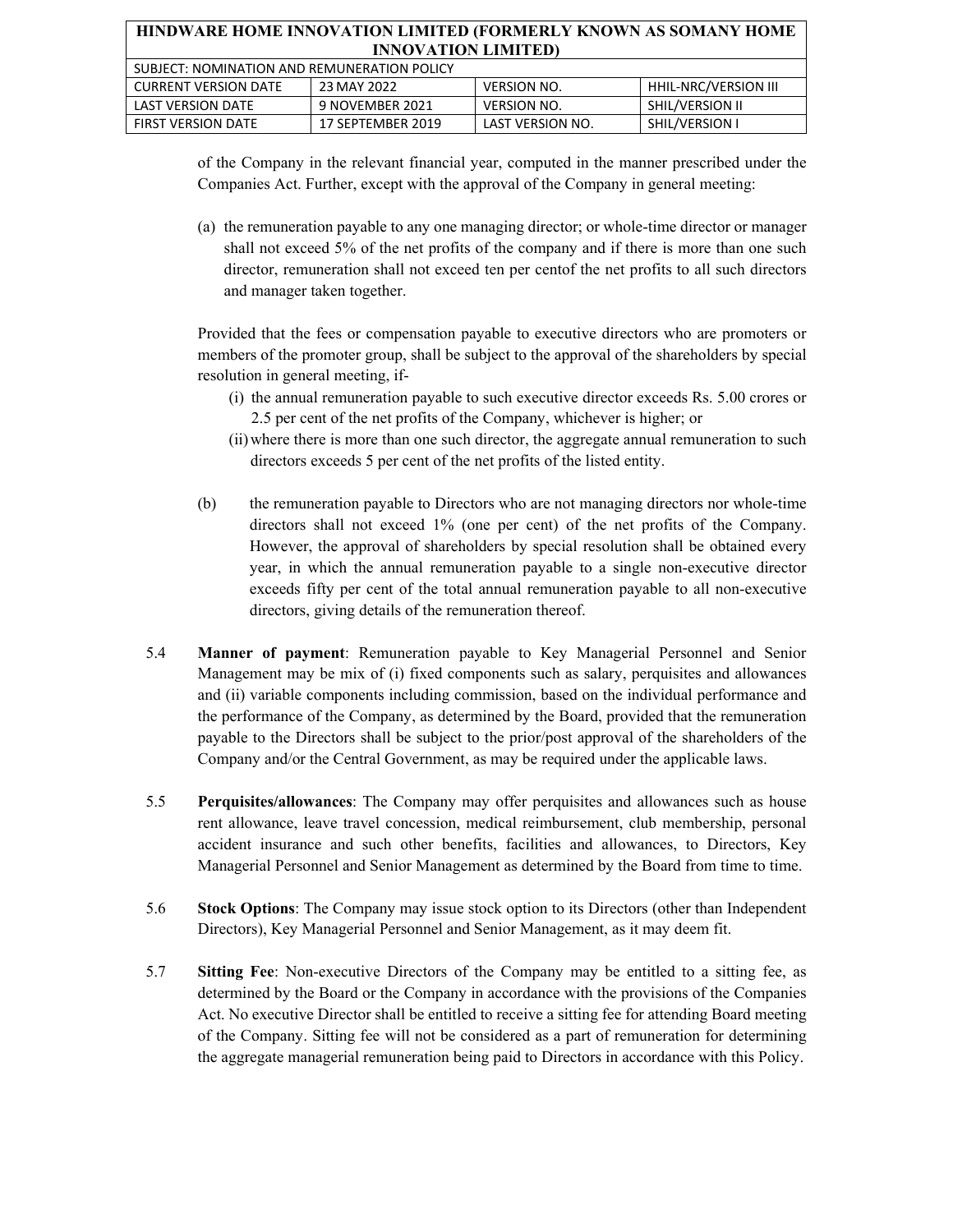| HINDWARE HOME INNOVATION LIMITED (FORMERLY KNOWN AS SOMANY HOME |                   |                    |                      |
|-----------------------------------------------------------------|-------------------|--------------------|----------------------|
| <b>INNOVATION LIMITED)</b>                                      |                   |                    |                      |
| SUBJECT: NOMINATION AND REMUNERATION POLICY                     |                   |                    |                      |
| <b>CURRENT VERSION DATE</b>                                     | 23 MAY 2022       | <b>VERSION NO.</b> | HHIL-NRC/VERSION III |
| LAST VERSION DATE                                               | 9 NOVEMBER 2021   | <b>VERSION NO.</b> | SHIL/VERSION II      |
| <b>FIRST VERSION DATE</b>                                       | 17 SEPTEMBER 2019 | LAST VERSION NO.   | SHIL/VERSION I       |

- 5.8 **Remuneration to non-executive Directors**: Non-executive Directors may receive remuneration by way of (i) Sitting fee, (ii) reimbursement of expenses for participation in the Board and other meetings; (iii) commission as may be approved by the shareholders and (iv) in such other manner as may be permitted under applicable law. An independent director shall not be entitled to any stock option.
- 5.9 **Fee for professional services**: It is clarified that, the fee payable to a Director for any professional services rendered by him to the Company shall not be considered as a part of the relevant Director's remuneration. Provided however that in case approval of the shareholders is required pursuant to the related party transactions policy of the Company or under the Companies Act (by virtue of such a transaction being considered as a contract or arrangement for availing any services and/or for appointment of a related party to any office or place of profit in the Company), such approval shall be obtained, in accordance with the provisions of the Companies Act or the Listing Agreement. All such fees or compensation, if any, paid to nonexecutive directors, including independent directors shall require approval of shareholders in general meeting.
- 5.10 **Professional Indemnity**: The Company may take such professional indemnity and liability insurance policy for its Directors, Key Managerial Persons and Senior Management, as the Board may deem fit and the premium paid on such insurance shall not to be treated as part of the remuneration payable to any such personnel, except as otherwise provided under the Companies Act.
- 5.11 **Minimum Remuneration**: If, in any financial year, the Company has no profits or its profits are inadequate, the Company shall pay remuneration to its Directors in accordance with the provisions of Schedule V of the Companies Act, 2013 and its statutory amendments and modifications thereto.
- 5.12 **Provisions for excess remuneration**: If any Director draws or receives, directly or indirectly by way of remuneration any such sums in excess of the limits prescribed under the Companies Act or without the prior sanction of the Central Government, where required, he/she shall refund such sums to the Company and until such sum is refunded, hold it in trust for the Company. The Company shall not waive recovery of such sum refundable to it, unless permitted by the Central Government.

## 6. **PERFORMANCE EVALUATION**

## 6.1 **Criteria for Evaluation**

The Committee has laid down the criteria for performance of Board, its Committees and Individual Directors as per the performance evaluation provided in Schedule A of this Policy and submit its report to the Board.

#### 6.2 **Review of Performance Evaluation**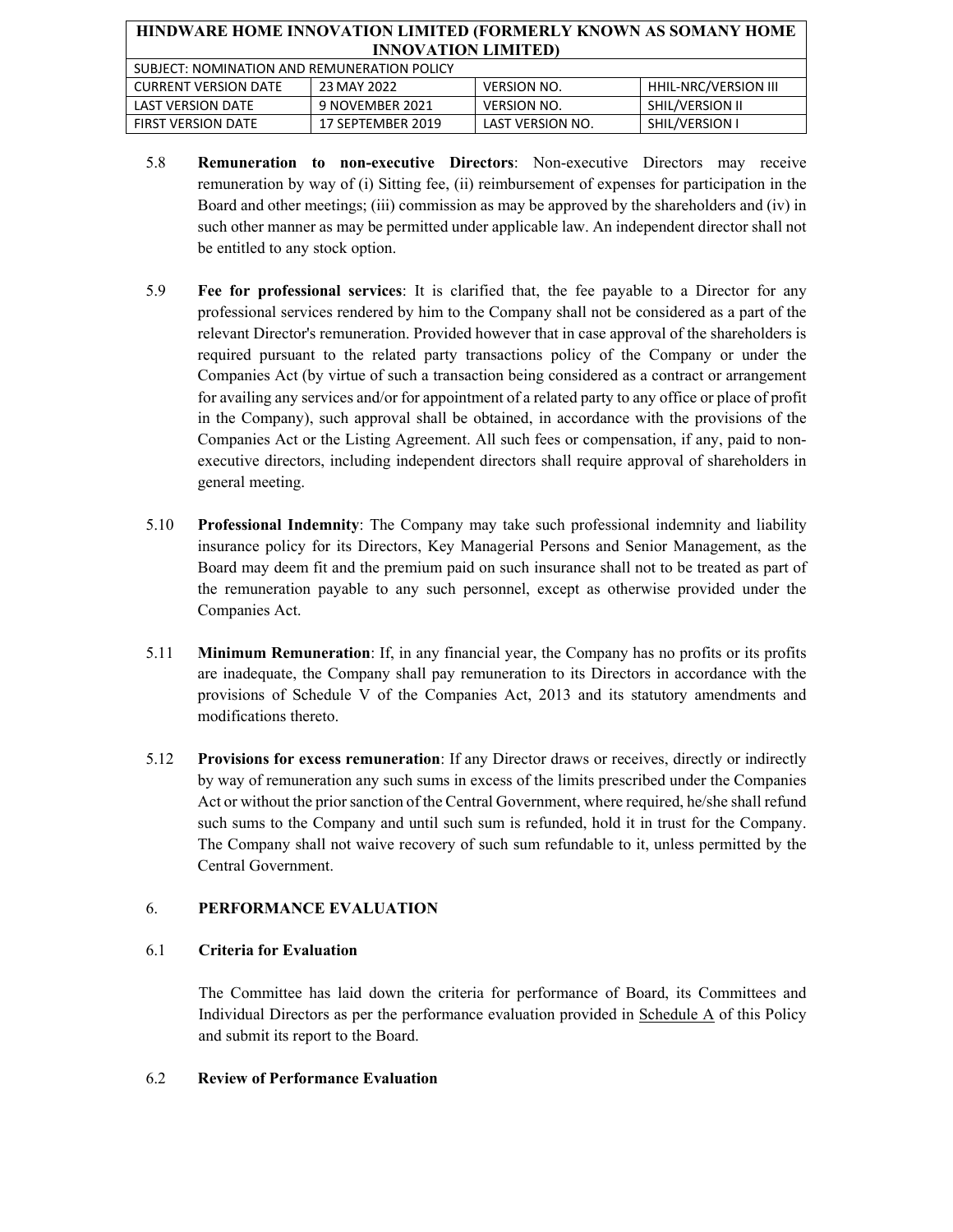| SUBJECT: NOMINATION AND REMUNERATION POLICY |                   |                    |                      |
|---------------------------------------------|-------------------|--------------------|----------------------|
| CURRENT VERSION DATE                        | 23 MAY 2022       | <b>VERSION NO.</b> | HHIL-NRC/VERSION III |
| LAST VERSION DATE                           | 9 NOVEMBER 2021   | VERSION NO.        | SHIL/VERSION II      |
| <b>FIRST VERSION DATE</b>                   | 17 SEPTEMBER 2019 | LAST VERSION NO.   | SHIL/VERSION I       |

The Committee shall review the implementation and compliance of performance evaluation.

## 7. **MISCELLANEOUS PROVISIONS**

#### 7.1 **Interpretation**

- (a) Unless the context of this Policy otherwise requires:
	- (i) words using the singular or plural number also include the plural or singular number, respectively;
	- (ii) words of any gender are deemed to include the other gender;
	- (iii) reference to the word "include" shall be construed without limitation;
	- (iv) the terms "Clause" refers to the specified clause of this Policy;
	- (v) Reference to any legislation or law or to any provision thereof shall include references to any such legislation or Law as it may, after the date hereof, from time to time, be amended, supplemented, re-enacted, replaced or superseded, and any reference to a statutory provision shall include any subordinate legislation made from time to time under that provision; and
	- (vi) The index bold typeface, headings and titles herein are used for convenience of reference only and shall not affect the construction of this Agreement.
- 7.2 **Applicable laws**: In case the provisions of this Policy are in conflict with the provisions of the applicable law (including provisions of the Companies Act or the Listing Agreement) or provisions of the applicable law or any interpretation thereof are more beneficial than the provisions of this Policy, the provisions of the applicable law and the relevant interpretation thereof shall supersede the provisions of this Policy and the Company shall be entitled to act in accordance with such provisions of the applicable laws and any interpretation thereof. All actions taken by the Company in accordance with such applicable laws shall be deemed to be in consonance with this Policy.

**Sd/-**  (Sandip Somany) Chairman and Non-executive Director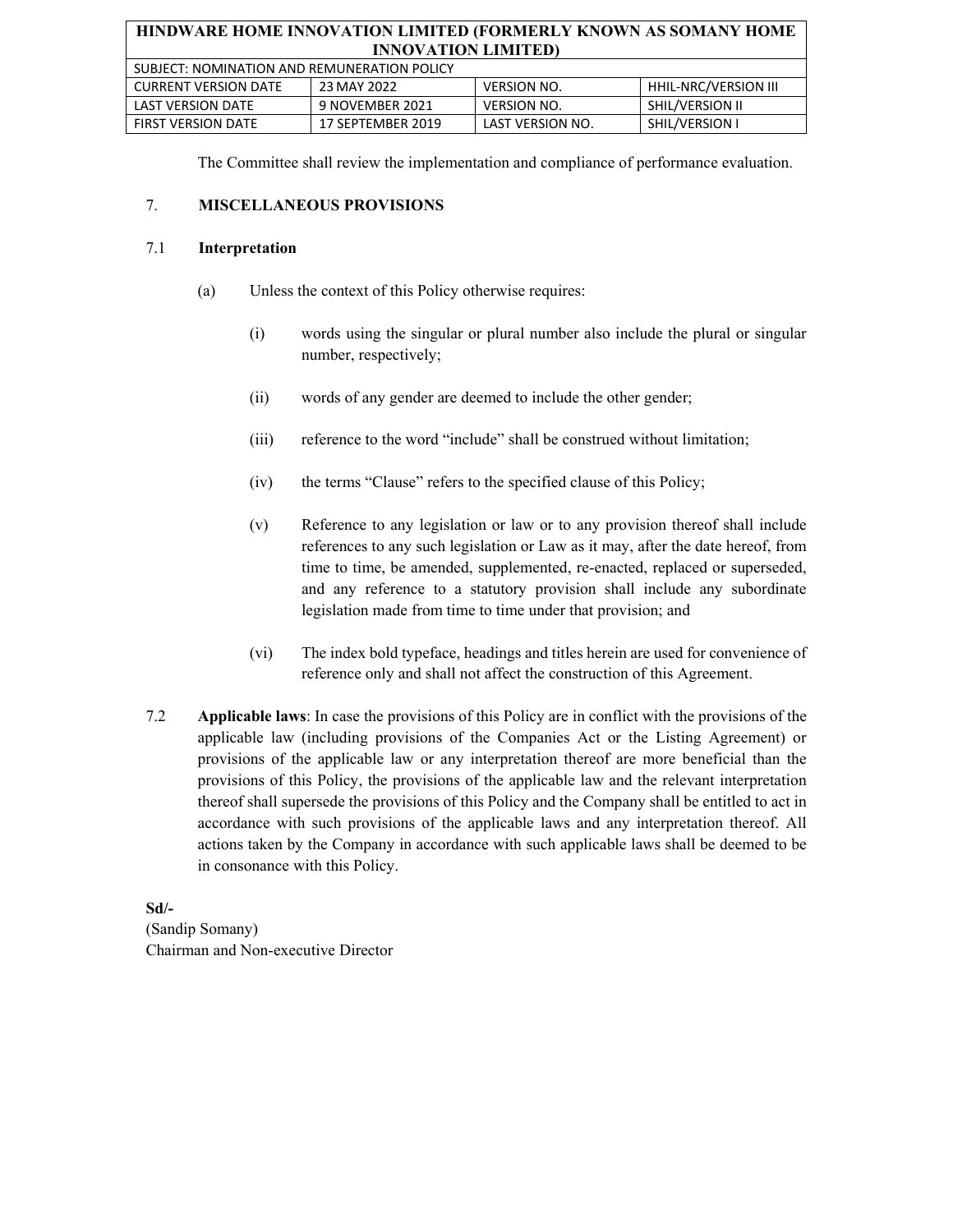| SUBJECT: NOMINATION AND REMUNERATION POLICY |                   |                    |                             |
|---------------------------------------------|-------------------|--------------------|-----------------------------|
| <b>CURRENT VERSION DATE</b>                 | 23 MAY 2022       | <b>VERSION NO.</b> | <b>HHIL-NRC/VERSION III</b> |
| LAST VERSION DATE                           | 9 NOVEMBER 2021   | <b>VERSION NO.</b> | SHIL/VERSION II             |
| <b>FIRST VERSION DATE</b>                   | 17 SEPTEMBER 2019 | LAST VERSION NO.   | SHIL/VERSION I              |

## **SCHEDULE A**

## **PART A:**

## **I. CRITERIA FOR EVALUATION OF BOARD AS A WHOLE**

| S. No. | <b>PARTICULARS</b>                                                                     | <b>RATING</b>       |
|--------|----------------------------------------------------------------------------------------|---------------------|
|        |                                                                                        | <b>5-EXCELLENT</b>  |
|        |                                                                                        | <b>4- VERY GOOD</b> |
|        |                                                                                        | 3- GOOD             |
|        |                                                                                        | 2-AVERAGE           |
|        |                                                                                        | 1-POOR              |
| A      | <b>STRUCTURE OF THE BOARD:</b>                                                         |                     |
| 1)     | <b>Competency of directors:</b> Whether Board as a whole has                           |                     |
|        | directors with a proper mix of competencies to conduct its                             |                     |
|        | affairs effectively.                                                                   |                     |
| 2)     | Experience of directors: Whether Board as a whole has                                  |                     |
|        | directors with enough experience to conduct its affairs                                |                     |
|        | effectively.                                                                           |                     |
| 3)     | Mix of qualifications: Whether Board as a whole has                                    |                     |
|        | directors with a proper mix of qualifications to conduct its                           |                     |
|        | affairs effectively.                                                                   |                     |
| 4)     | $\boldsymbol{i}$ n<br><b>Diversity</b><br><b>Board</b><br>under<br>various parameters: |                     |
|        | Gender/background/ competence/experience,<br>etc.                                      |                     |
|        | Whether there is sufficient diversity in the Board on the                              |                     |
|        | aforesaid parameters.                                                                  |                     |
| 5)     | Appointment to the Board: Whether the process of                                       |                     |
|        | appointment to the board of directors is clear and                                     |                     |
|        | transparent and includes provisions to consider diversity of                           |                     |
|        | thought, experience, knowledge, perspective and gender in                              |                     |
|        | the board of directors.                                                                |                     |
| B      | <b>MEETINGS OF THE BOARD:</b>                                                          |                     |
| 1)     | Regularity of meetings: Whether meetings are being held                                |                     |
|        | on a regular basis                                                                     |                     |
| 2)     | Frequency:                                                                             |                     |
|        | Whether the Board meets frequently                                                     |                     |
|        | Whether the frequency of such meetings is enough for the                               |                     |
|        | Board to undertake its duties properly                                                 |                     |
| 3)     | Logistics: Whether the logistics for the meeting is being                              |                     |
|        | handled properly- venue, format, timing, etc.                                          |                     |
| 4)     | Agenda:                                                                                |                     |
|        | Whether the agenda is circulated well before the meeting                               |                     |
|        | Whether the agenda has all relevant information to take                                |                     |
|        | decision on the matter                                                                 |                     |
|        | Whether the agenda is up to date, regularly reviewed and                               |                     |
|        | involves major substantial decisions                                                   |                     |
|        | Whether the quality of agenda and Board papers is up to                                |                     |
|        | the mark                                                                               |                     |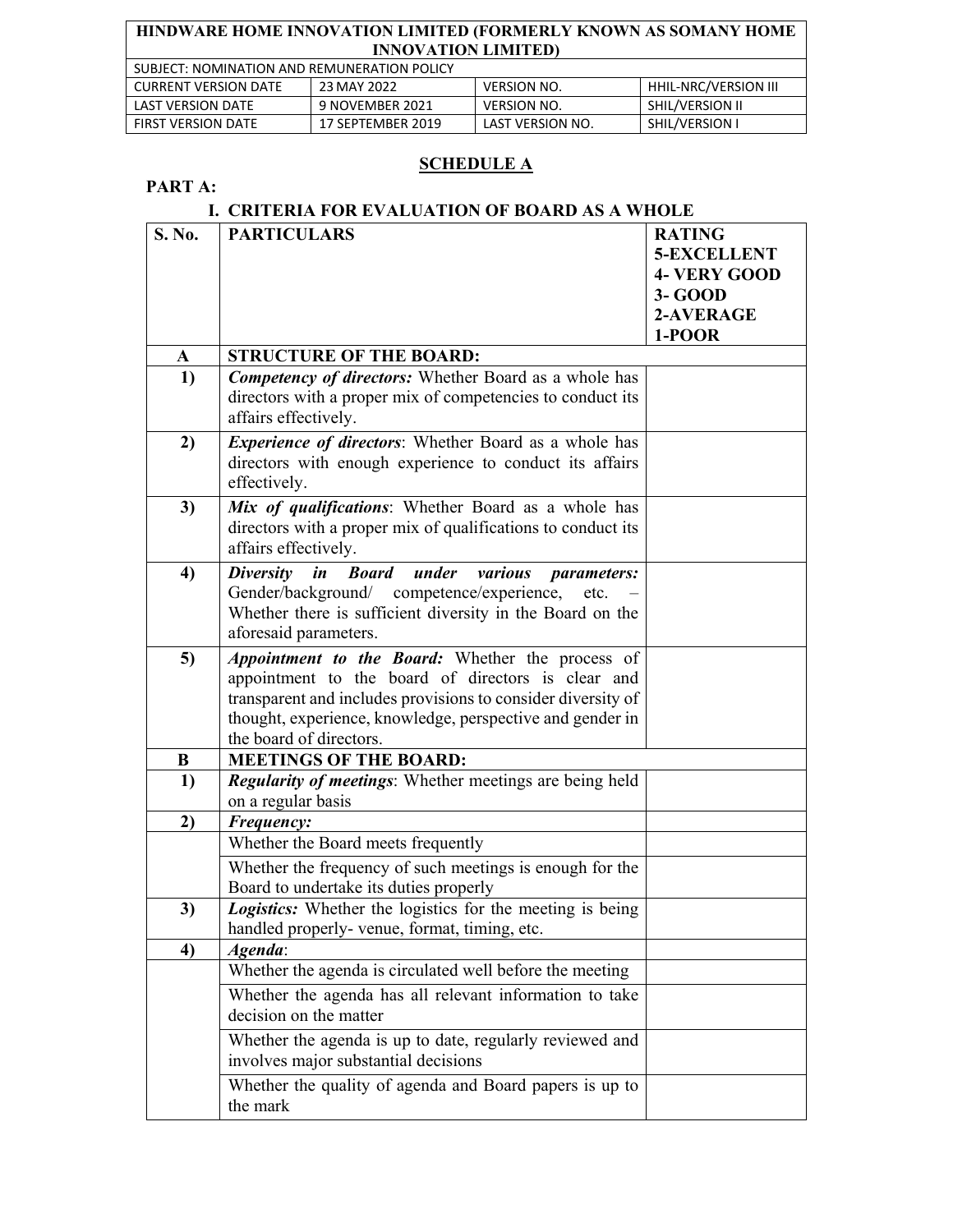| HINDWARE HOME INNOVATION LIMITED (FORMERLY KNOWN AS SOMANY HOME                   |  |  |  |  |  |
|-----------------------------------------------------------------------------------|--|--|--|--|--|
| <b>INNOVATION LIMITED)</b>                                                        |  |  |  |  |  |
| SUBJECT: NOMINATION AND REMUNERATION POLICY                                       |  |  |  |  |  |
| HHIL-NRC/VERSION III<br>23 MAY 2022<br><b>VERSION NO.</b><br>CURRENT VERSION DATE |  |  |  |  |  |

LAST VERSION DATE 9 NOVEMBER 2021 VERSION NO. SHIL/VERSION II FIRST VERSION DATE | 17 SEPTEMBER 2019 | LAST VERSION NO. | SHIL/VERSION I

|             | Whether outstanding items of previous meetings are                                                                                                                   |  |
|-------------|----------------------------------------------------------------------------------------------------------------------------------------------------------------------|--|
|             | followed-up and taken up in subsequent agendas                                                                                                                       |  |
|             | Whether the time allotted for the every item (especially<br>substantive items) in the agenda of the meeting is sufficient<br>for adequate discussions on the subject |  |
|             | Whether the Board is able to finish discussion and decision<br>on all agenda items in the meetings                                                                   |  |
|             | Whether adequate and timely inputs are taken from the<br>Board members prior to setting of the Agenda for the<br>meeting                                             |  |
|             | Whether the agenda includes adequate information on<br>Committee's activities.                                                                                       |  |
| 5)          | <b>Discussions and dissent:</b>                                                                                                                                      |  |
|             | Whether the Board discusses every issue comprehensively<br>and depending on the importance of the subject                                                            |  |
|             | Whether the environment of the meeting induces free-<br>flowing free flowing discussions, healthy debate and<br>contribution by everyone without any fear or fervour |  |
|             | Whether the discussions generally add value to the<br>decision making                                                                                                |  |
|             | Whether the Board tends towards groupthink and whether<br>critical and dissenting suggestions are welcomed                                                           |  |
|             | Whether all members actively participate in the discussions                                                                                                          |  |
|             | Whether overall, the Board functions constructively as a                                                                                                             |  |
| 6)          | team<br><b>Recording of minutes:</b>                                                                                                                                 |  |
|             | Whether the minutes are being recorded properly- clearly,<br>completely, accurately and consistently.                                                                |  |
|             | Whether the minutes are approved properly in accordance<br>with set procedures.                                                                                      |  |
|             | Whether the minutes are timely circulated to all the Board<br>members                                                                                                |  |
|             | Whether dissenting views are recorded in the minutes                                                                                                                 |  |
| 7)          | <b>Dissemination of information:</b><br>Whether all the information pertaining to the meeting are                                                                    |  |
|             | disseminated<br>the<br>members<br>to<br>timely,<br>frequently,<br>accurately, regularly                                                                              |  |
|             | Whether Board is adequately informed of material matters<br>in between meetings                                                                                      |  |
| $\mathbf C$ | <b>FUNCTIONS OF THE BOARD:</b>                                                                                                                                       |  |
| 1)          | Role and responsibilities of the Board: Whether the same<br>are clearly documented                                                                                   |  |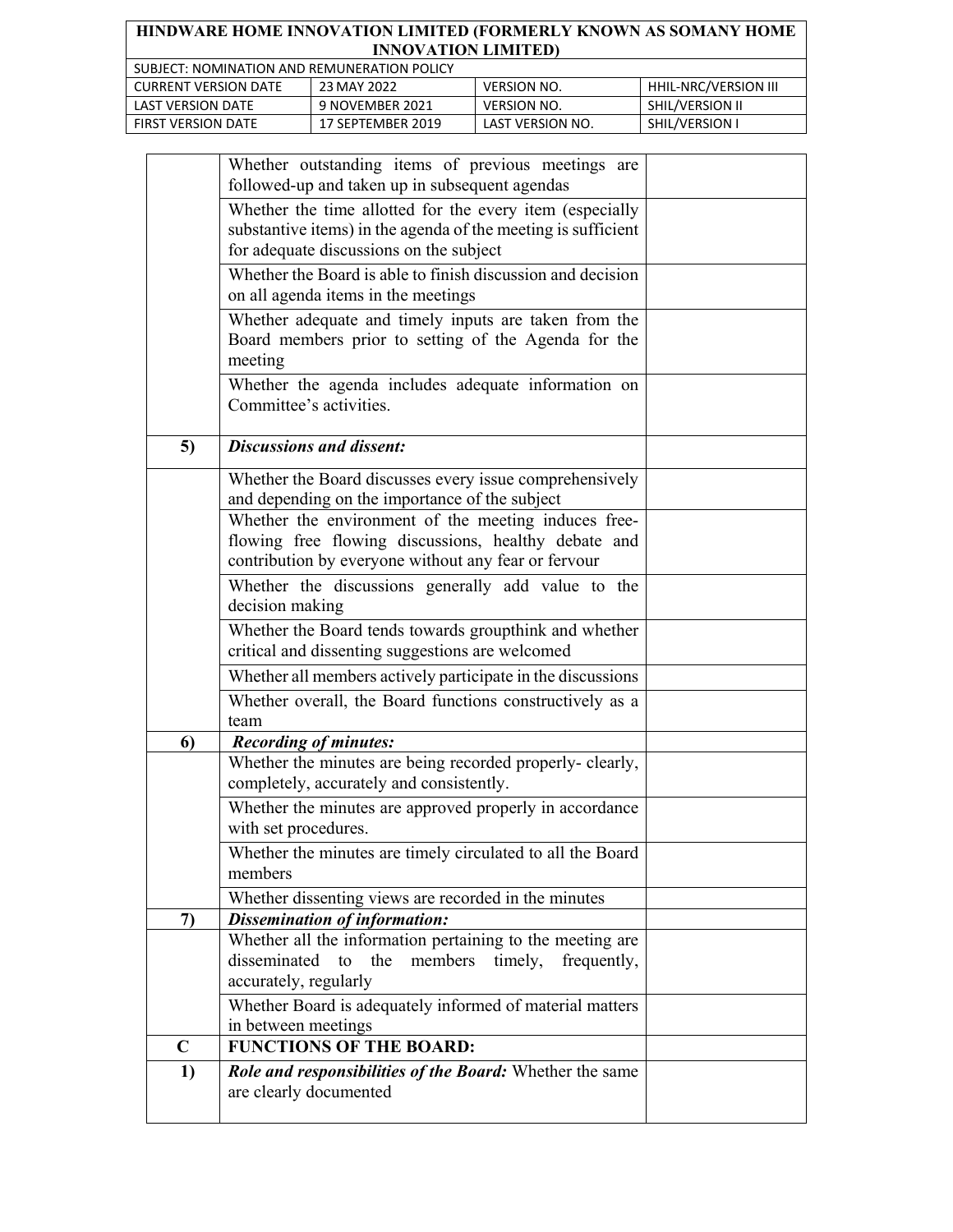| SUBJECT: NOMINATION AND REMUNERATION POLICY |                   |                    |                       |  |  |
|---------------------------------------------|-------------------|--------------------|-----------------------|--|--|
| <b>CURRENT VERSION DATE</b>                 | 23 MAY 2022       | <b>VERSION NO.</b> | HHIL-NRC/VERSION III  |  |  |
| LAST VERSION DATE                           | 9 NOVEMBER 2021   | <b>VERSION NO.</b> | SHIL/VERSION II       |  |  |
| <b>FIRST VERSION DATE</b>                   | 17 SEPTEMBER 2019 | LAST VERSION NO.   | <b>SHIL/VERSION I</b> |  |  |

| 2) | <b>Strategy and performance evaluation:</b>                                                                                                                                                                                                                                                                                                  |  |
|----|----------------------------------------------------------------------------------------------------------------------------------------------------------------------------------------------------------------------------------------------------------------------------------------------------------------------------------------------|--|
|    | Whether significant time of the Board is being devoted to<br>management of current and potential strategic issues                                                                                                                                                                                                                            |  |
|    | Whether various scenario planning is used to evaluate<br>strategic risks                                                                                                                                                                                                                                                                     |  |
|    | Whether the Board overall reviews and guides corporate<br>strategy, major plans of action, risk policy, annual budgets<br>and business plans, sets performance objectives, monitored<br>implementation and corporate performance, and oversees<br>expenditures,<br>major<br>acquisitions<br>capital<br>and<br>disinvestments.                |  |
| 3) | <b>Governance and compliance</b>                                                                                                                                                                                                                                                                                                             |  |
|    | Whether adequate time of the Board is being devoted to<br>analyze and examine governance and compliance issues                                                                                                                                                                                                                               |  |
|    | Whether the Board monitors the effectiveness of its<br>governance practices and makes changes as needed                                                                                                                                                                                                                                      |  |
|    | Whether the Board ensures the integrity of the entity's<br>accounting and financial reporting systems, including the<br>independent audit, and that appropriate systems of control<br>are in place, in particular, systems for risk management,<br>financial and operational control, and compliance with the<br>law and relevant standards. |  |
|    | Whether the Board oversees the process of disclosure and<br>communications.                                                                                                                                                                                                                                                                  |  |
|    | Whether the Board evaluates and analyses the compliance<br>auditors/ practicing company<br>certificate<br>from<br>the<br>secretaries regarding compliance of conditions of<br>corporate governance.                                                                                                                                          |  |
| 4) | <b>Evaluation of Risks:</b>                                                                                                                                                                                                                                                                                                                  |  |
|    | Whether Board undertakes a review of the high risk issues<br>impacting the organization regularly                                                                                                                                                                                                                                            |  |
|    | In assessment of risks, whether it is ensured that, while<br>rightly encouraging positive thinking, these do not result in<br>over-optimism that either leads to significant risks not<br>being recognised or exposes the entity to excessive risk.                                                                                          |  |
| 5) | <b>Grievance redressal for Investors:</b><br>Whether the Board regularly reviews the grievance<br>redressal mechanism of investors, details of grievances<br>received, disposed of and those remaining unresolved.                                                                                                                           |  |
| 6) | <b>Conflict of interest:</b>                                                                                                                                                                                                                                                                                                                 |  |
|    | Whether the Board monitors and manages potential<br>conflicts of interest of management, members of the board<br>of directors and shareholders, including misuse of<br>corporate assets and abuse in related party transactions                                                                                                              |  |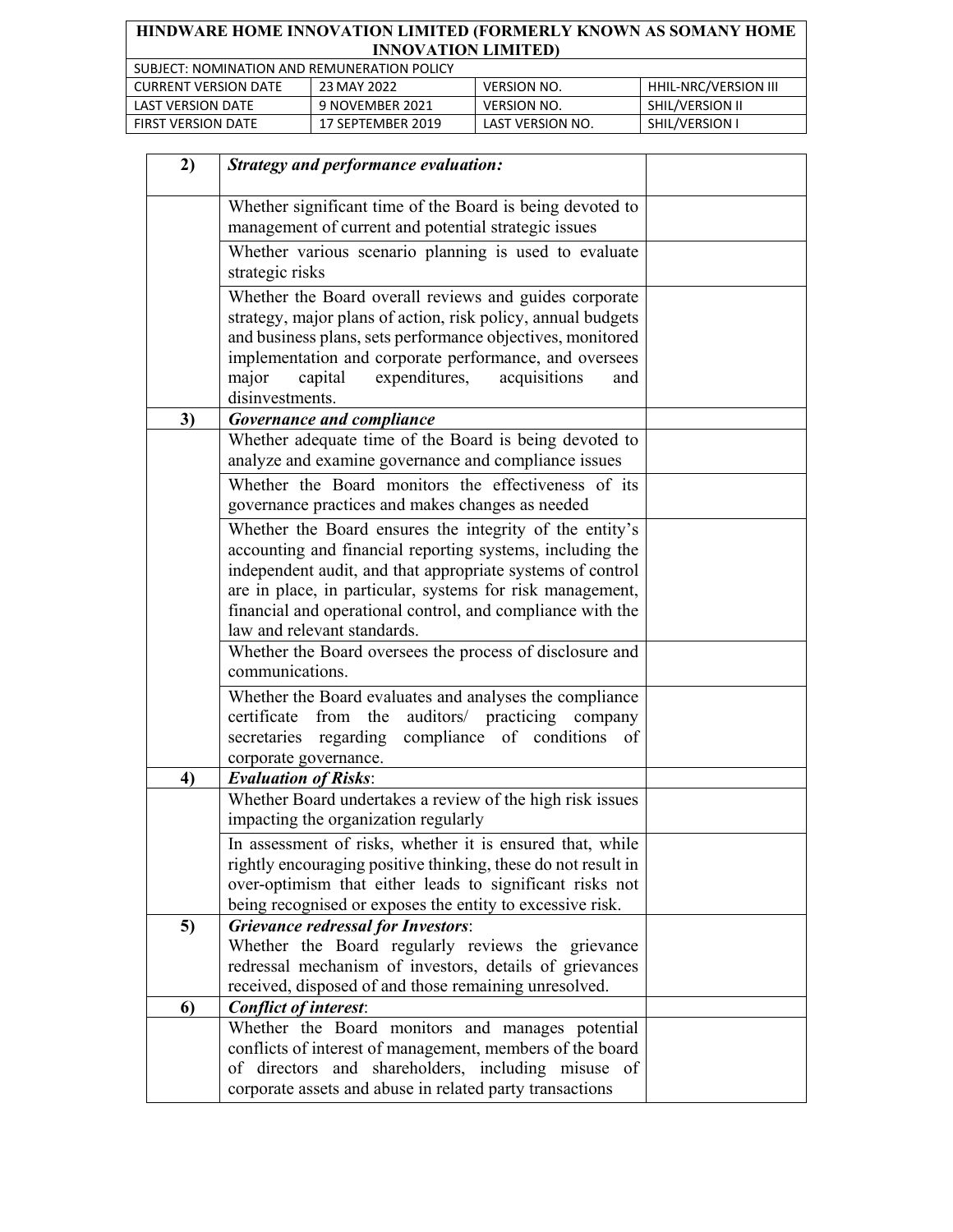| HINDWARE HOME INNOVATION LIMITED (FORMERLY KNOWN AS SOMANY HOME |
|-----------------------------------------------------------------|
| <b>INNOVATION LIMITED)</b>                                      |
| SUBJECT: NOMINATION AND REMUNERATION POLICY                     |

| <b>OUDILCT: INVINIINATION AND INLIVIONEMATION FOLICE</b> |                   |                    |                        |  |
|----------------------------------------------------------|-------------------|--------------------|------------------------|--|
| <b>CURRENT VERSION DATE</b>                              | 23 MAY 2022       | <b>VERSION NO.</b> | HHIL-NRC/VERSION III   |  |
| LAST VERSION DATE                                        | 9 NOVEMBER 2021   | VERSION NO.        | <b>SHIL/VERSION II</b> |  |
| <b>FIRST VERSION DATE</b>                                | 17 SEPTEMBER 2019 | LAST VERSION NO.   | <b>SHIL/VERSION</b>    |  |

|     | Whether a sufficient number of non-executive members of       |  |
|-----|---------------------------------------------------------------|--|
|     | the board of directors capable of exercising independent      |  |
|     | judgment are assigned to tasks where there is a potential     |  |
|     | for conflict of interest                                      |  |
| 7)  | Stakeholder value and responsibility                          |  |
|     | Whether the decision making process of the Board is           |  |
|     | adequate to assess creation of stakeholder value              |  |
|     | Whether the Board has mechanisms in place<br>to               |  |
|     | communicate and engage with various stakeholders              |  |
|     | Whether the Board acts on a fully informed basis, in good     |  |
|     | faith, with due diligence and care, with high ethical         |  |
|     | standards and in the best interest of the entity and the      |  |
|     | stakeholders.                                                 |  |
|     | Whether the Board treats shareholders and stakeholders        |  |
|     | fairly where decisions of the board of directors may affect   |  |
|     | different shareholder/ stakeholder groups differently.        |  |
|     | Whether the Board regularly reviews the Business              |  |
|     | Responsibility Reporting / related corporate social           |  |
|     | responsibility initiatives of the entity and contribution to  |  |
|     | society, environment etc.                                     |  |
| 8)  | Corporate culture and values: Whether the Board sets a        |  |
|     | corporate culture and the values by which executives          |  |
|     | throughout a group shall behave                               |  |
| 9)  | <b>Review of Board evaluation:</b> Whether the Board monitors |  |
|     | and reviews the Board evaluation framework.                   |  |
| 10) | Facilitation of independent directors: Whether the Board      |  |
|     | facilitates the independent directors to perform their role   |  |
|     | effectively as a member of the board of directors and also    |  |
|     | a member of a committee of board of directors and any         |  |
|     | criticism by such directors is taken constructively.          |  |
| D   | <b>BOARD AND MANAGEMENT:</b>                                  |  |
| 1)  | Evaluation of performance of the management and               |  |
|     | feedback:                                                     |  |
|     | Whether the Board evaluates and monitors management,          |  |
|     | regularly and fairly and provides constructive feedback and   |  |
|     | strategic guidance                                            |  |
|     | Whether the measures used are broad enough to monitor         |  |
|     | performance of the management                                 |  |
|     | Whether the management's performance is benchmarked           |  |
|     | against industry peers                                        |  |
|     | Whether remuneration of the management is in line with        |  |
|     | its performance and with industry peers                       |  |
|     | Whether remuneration of the Board and the management          |  |
|     | is aligned with the longer term interests of the entity and   |  |
|     | its shareholders.                                             |  |
|     |                                                               |  |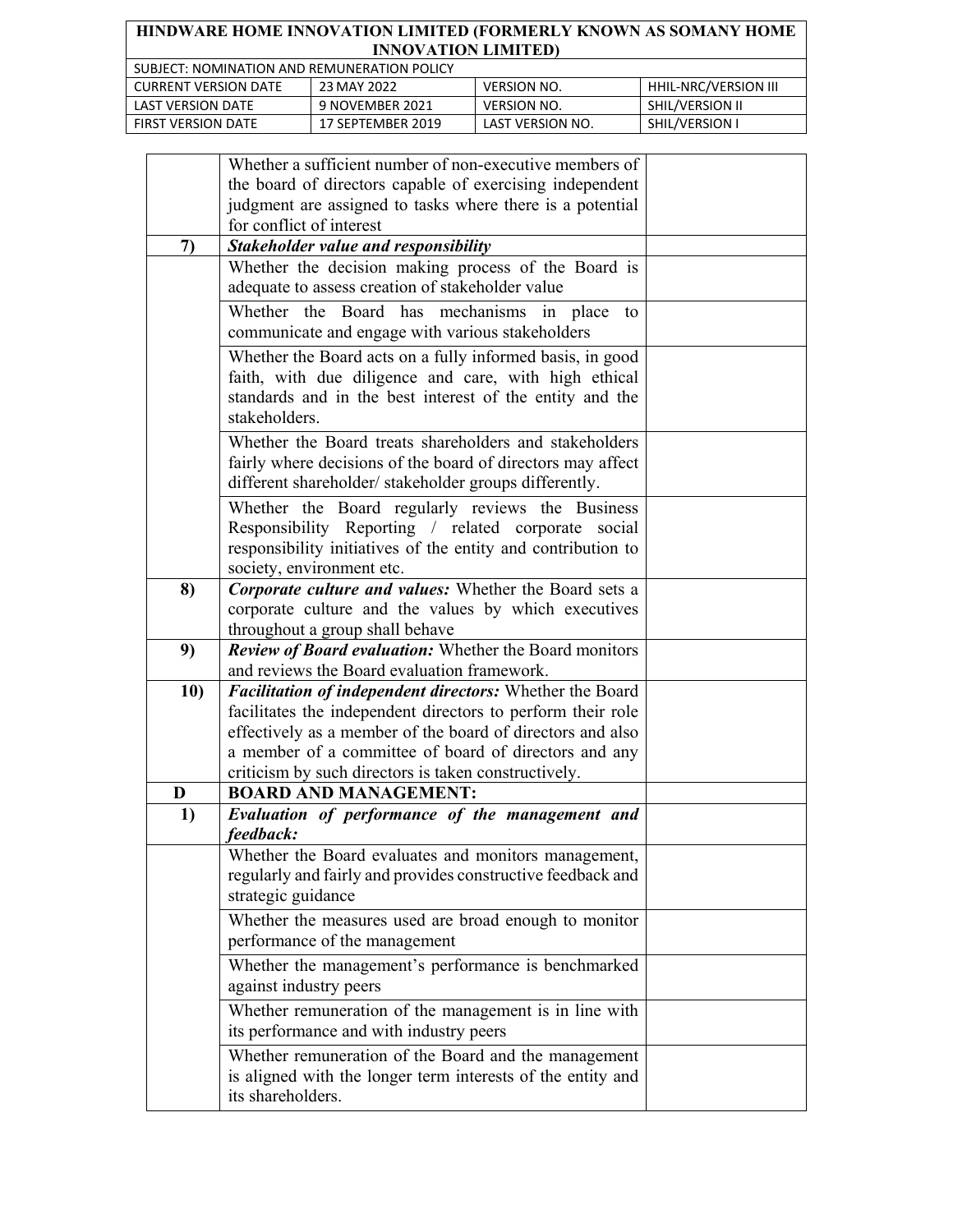| <b>HINDWARE HOME INNOVATION LIMITED (FORMERLY KNOWN AS SOMANY HOME</b><br><b>INNOVATION LIMITED)</b> |                                             |                    |                             |  |
|------------------------------------------------------------------------------------------------------|---------------------------------------------|--------------------|-----------------------------|--|
|                                                                                                      | SUBJECT: NOMINATION AND REMUNERATION POLICY |                    |                             |  |
| <b>CURRENT VERSION DATE</b>                                                                          | 23 MAY 2022                                 | <b>VERSION NO.</b> | <b>HHIL-NRC/VERSION III</b> |  |
| <b>LAST VERSION DATE</b>                                                                             | 9 NOVEMBER 2021                             | <b>VERSION NO.</b> | SHIL/VERSION II             |  |
| <b>FIRST VERSION DATE</b>                                                                            | 17 SEPTEMBER 2019                           | LAST VERSION NO.   | SHIL/VERSION I              |  |

|    | Whether the Board selects, compensates, monitors and,<br>when necessary, replaces key managerial personnel based<br>on such evaluation.                                                                                                    |  |
|----|--------------------------------------------------------------------------------------------------------------------------------------------------------------------------------------------------------------------------------------------|--|
|    | Whether the Board 'steps back' to assist executive<br>management by challenging the assumptions underlying<br>strategy, strategic initiatives (such as acquisitions), risk<br>appetite, exposures and the key areas of the entity's focus. |  |
| 2) | Independence of the management from the Board:<br>Whether the level of independence of the management<br>from the Board is adequate                                                                                                        |  |
| 3) | <b>Access of the management to the Board and Board access</b><br>to the management: Whether the Board and the<br>management are able to actively access each other and<br>exchange information                                             |  |
| 4) | Secretarial support: Whether adequate secretarial and<br>logistical support is available for conducting Board<br>meetings                                                                                                                  |  |
| 5) | Fund availability: Whether sufficient funds are made<br>available to the Board for conducting its meeting<br>effectively, seeking expert advice                                                                                            |  |
| 6) | Succession plan: Whether an appropriate and adequate<br>succession plan is in place and is being reviewed and<br>overseen regularly by the Board                                                                                           |  |
| E  | PROFESSIONAL DEVELOPMENT:                                                                                                                                                                                                                  |  |
|    | Whether adequate induction and professional development<br>programs are made available to new and old directors                                                                                                                            |  |
|    | Whether continuing directors training is provided to ensure<br>that the members of board of directors are kept up to date                                                                                                                  |  |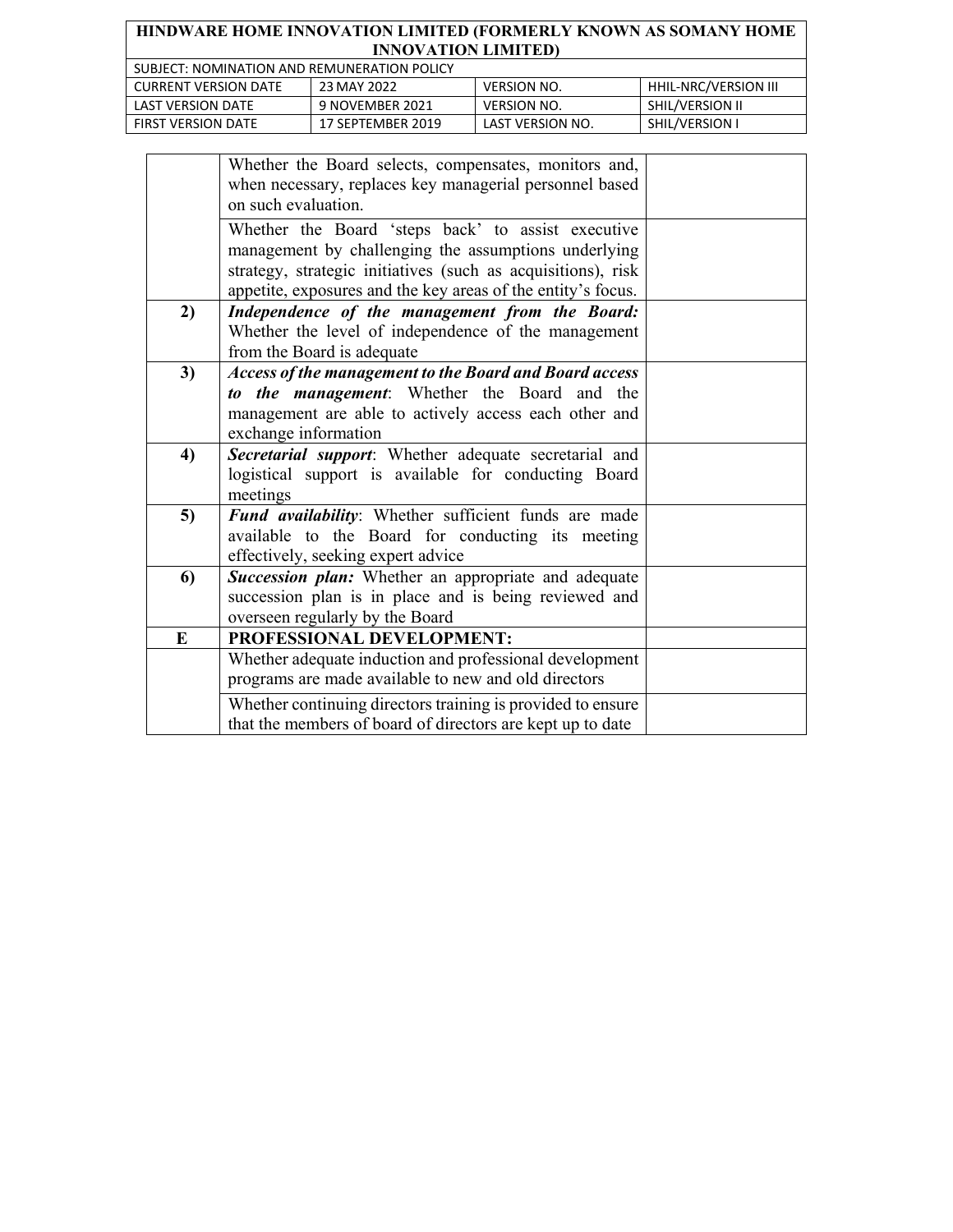| SUBJECT: NOMINATION AND REMUNERATION POLICY |                   |                    |                        |  |
|---------------------------------------------|-------------------|--------------------|------------------------|--|
| <b>CURRENT VERSION DATE</b>                 | 23 MAY 2022       | <b>VERSION NO.</b> | HHIL-NRC/VERSION III   |  |
| LAST VERSION DATE                           | 9 NOVEMBER 2021   | VERSION NO.        | <b>SHIL/VERSION II</b> |  |
| <b>FIRST VERSION DATE</b>                   | 17 SEPTEMBER 2019 | LAST VERSION NO.   | <b>SHIL/VERSION I</b>  |  |

# **II. CRITERIA FOR EVALUATION OF INDIVIDUAL DIRECTORS**

| S. No. | <b>PARTICULARS</b>                                                                                                                                               | <b>DETAILS</b>                                                          |
|--------|------------------------------------------------------------------------------------------------------------------------------------------------------------------|-------------------------------------------------------------------------|
| 1)     | Qualifications: Details of professional qualifications of the<br>member                                                                                          |                                                                         |
| 2)     | <i>Experience</i> : Details of prior experience of the member, especially<br>the experience relevant to the entity                                               |                                                                         |
| 3)     | <b>Knowledge and Competency:</b>                                                                                                                                 |                                                                         |
|        | i. How the director fares across different competencies as<br>identified for effective functioning of the entity and the Board                                   |                                                                         |
| S. No. | <b>Particulars</b>                                                                                                                                               | Rating<br>5-Excellent<br>4- Very Good<br>3- Good<br>2-Average<br>1-Poor |
|        | Whether the director has sufficient understanding<br>and<br>$\overline{11}$ .<br>knowledge of the entity and the sector in which it operates                     |                                                                         |
| 4)     | Fulfillment of functions: Whether the director understands and<br>fulfills the functions to him/her as assigned by the Board and the<br>law                      |                                                                         |
| 5)     | Ability to function as a team: Whether the director is able to<br>function as an effective team-member                                                           |                                                                         |
| 6      | Initiative: Whether the director actively takes initiative with<br>respect to various areas                                                                      |                                                                         |
| 7)     | Availability and attendance: Whether the director is available for<br>meetings of the Board and attends the meeting regularly and<br>timely, without delay.      |                                                                         |
| 8)     | <b>Commitment:</b> Whether the director is adequately committed to<br>the Board and the entity                                                                   |                                                                         |
| 9)     | <b>Contribution:</b> Whether the director contributed effectively to the<br>entity and in the Board meetings                                                     |                                                                         |
| 10)    | Integrity: Whether the director demonstrates highest level of<br>integrity (including conflict of interest disclosures, maintenance<br>of confidentiality, etc.) |                                                                         |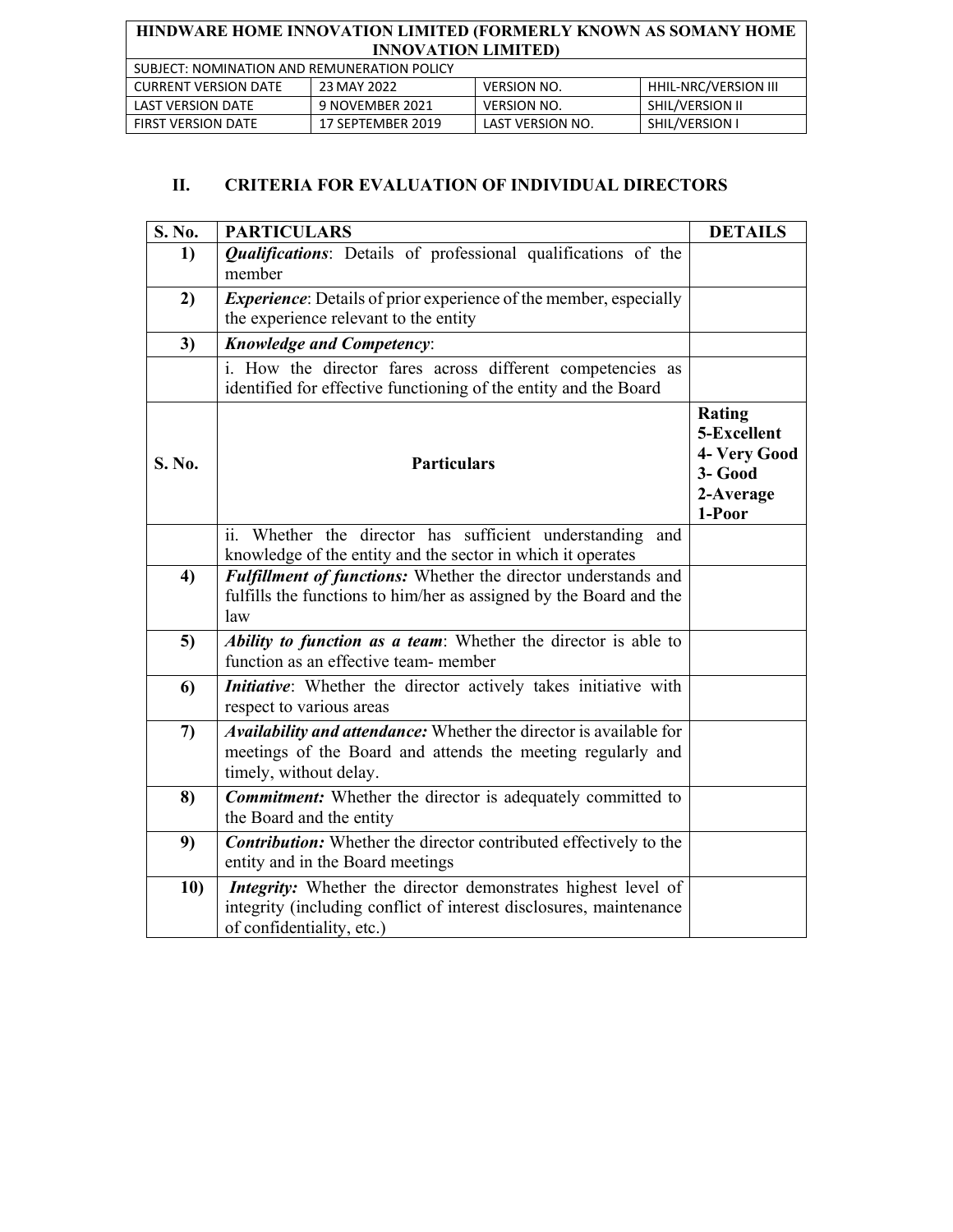| SUBJECT: NOMINATION AND REMUNERATION POLICY |                   |                    |                      |  |
|---------------------------------------------|-------------------|--------------------|----------------------|--|
| CURRENT VERSION DATE                        | 23 MAY 2022       | <b>VERSION NO.</b> | HHIL-NRC/VERSION III |  |
| LAST VERSION DATE                           | 9 NOVEMBER 2021   | VERSION NO.        | SHIL/VERSION II      |  |
| FIRST VERSION DATE                          | 17 SEPTEMBER 2019 | LAST VERSION NO.   | SHIL/VERSION I       |  |

## **III. CRITERIA FOR EVALUATION OF COMMITTEES OF THE BOARD**

| S. No. | <b>PARTICULARS</b>                                                                                                            | <b>RATING</b>       |
|--------|-------------------------------------------------------------------------------------------------------------------------------|---------------------|
|        |                                                                                                                               | 5-EXCELLENT         |
|        |                                                                                                                               | <b>4- VERY GOOD</b> |
|        |                                                                                                                               | 3- GOOD             |
|        |                                                                                                                               | 2-AVERAGE           |
|        |                                                                                                                               | 1-POOR              |
| 1)     | Mandate and composition: Whether the mandate,                                                                                 |                     |
|        | composition and working procedures of committees of the                                                                       |                     |
|        | board of directors is clearly defined and disclosed                                                                           |                     |
| 2)     | <b>Effectiveness of the Committee:</b> Whether the Committee<br>has fulfilled its functions as assigned by the Board and laws |                     |
|        | as may be applicable.                                                                                                         |                     |
| 3)     | <b>Structure of the Committee and meetings:</b>                                                                               |                     |
|        | Whether the Committees have been structure properly and                                                                       |                     |
|        | regular meetings are being held                                                                                               |                     |
|        | Agenda:                                                                                                                       |                     |
| a)     | Whether the agenda is circulated well before the meeting                                                                      |                     |
|        | Whether the agenda has all relevant information to take                                                                       |                     |
|        | decision on the matter                                                                                                        |                     |
|        |                                                                                                                               |                     |
|        | Whether the agenda is up to date, regularly reviewed and<br>involves major substantial decisions                              |                     |
|        |                                                                                                                               |                     |
|        | Whether the quality of agenda and papers is up to the mark<br>(explains issues properly, not overly lengthy, etc.)            |                     |
|        | Whether outstanding items of previous meetings are                                                                            |                     |
|        | followed-up and taken up in subsequent agendas                                                                                |                     |
|        | Whether the time allotted for the every item (especially                                                                      |                     |
|        | substantive items) in the agenda of the meeting is sufficient                                                                 |                     |
|        | for adequate discussions on the subject                                                                                       |                     |
|        | Whether the Committee is able to finish discussion and                                                                        |                     |
|        | decision on all agenda items in the meetings                                                                                  |                     |
|        | Whether adequate and timely inputs are taken from the                                                                         |                     |
|        | Committee members prior to setting of the Agenda for the                                                                      |                     |
|        | meeting                                                                                                                       |                     |
|        | Whether the agenda includes adequate information on                                                                           |                     |
|        | Committee's activities.                                                                                                       |                     |
| b)     | <b>Discussions and dissent:</b><br>Whether<br>Committee<br>discusses<br>the<br>every<br>issue                                 |                     |
|        | comprehensively and depending on the importance of the                                                                        |                     |
|        | subject                                                                                                                       |                     |
|        | Whether the environment of the meeting induces free-                                                                          |                     |
|        | flowing discussions, healthy debate and contribution by                                                                       |                     |
|        | everyone without any fear or favour                                                                                           |                     |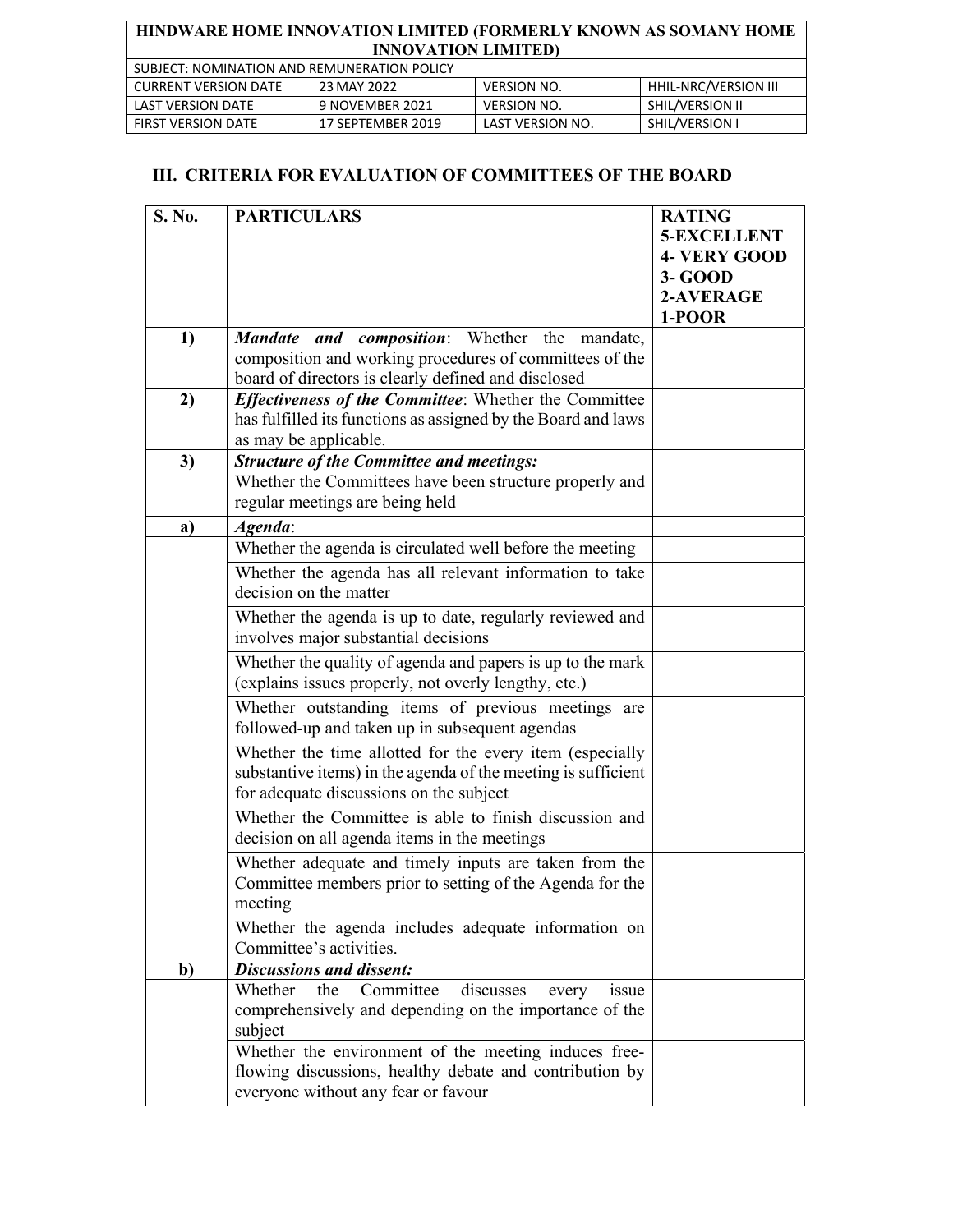| HINDWARE HOME INNOVATION LIMITED (FORMERLY KNOWN AS SOMANY HOME<br><b>INNOVATION LIMITED)</b> |                   |                    |                      |  |
|-----------------------------------------------------------------------------------------------|-------------------|--------------------|----------------------|--|
| SUBJECT: NOMINATION AND REMUNERATION POLICY                                                   |                   |                    |                      |  |
| <b>CURRENT VERSION DATE</b>                                                                   | 23 MAY 2022       | <b>VERSION NO.</b> | HHIL-NRC/VERSION III |  |
| <b>LAST VERSION DATE</b>                                                                      | 9 NOVEMBER 2021   | <b>VERSION NO.</b> | SHIL/VERSION II      |  |
| <b>FIRST VERSION DATE</b>                                                                     | 17 SEPTEMBER 2019 | LAST VERSION NO.   | SHIL/VERSION I       |  |

|    | Whether the discussions generally add value to the<br>decision making                                                                          |  |
|----|------------------------------------------------------------------------------------------------------------------------------------------------|--|
|    | Whether the Committee tends towards groupthink and<br>whether critical and dissenting suggestions are welcomed                                 |  |
|    | Whether all members actively participate in<br>the<br>discussions                                                                              |  |
|    | Whether overall, the Committee functions constructively<br>as a team                                                                           |  |
| c) | <b>Recording of minutes:</b>                                                                                                                   |  |
|    | Whether the minutes are being recorded properly- clearly,<br>completely, accurately and consistently.                                          |  |
|    | Whether the minutes are approved properly in accordance<br>with set procedures.                                                                |  |
|    | Whether the minutes are timely circulated to all the<br>members                                                                                |  |
|    | Whether dissenting views are recorded in the minutes                                                                                           |  |
| d) | <b>Dissemination of information:</b>                                                                                                           |  |
|    | Whether all the information pertaining to the meeting are<br>disseminated to the members timely, frequently,<br>accurately, regularly          |  |
|    | Whether Members are adequately informed of material<br>matters in between meetings                                                             |  |
| 4) | <b>Independence of the Committee from the Board:</b><br>Whether adequate independence of the Committee is<br>ensured from the Board            |  |
| 5) | <b>Contribution to decisions of the Board: Whether the</b><br>Committee's recommendations contribute effectively to<br>decisions of the Board. |  |